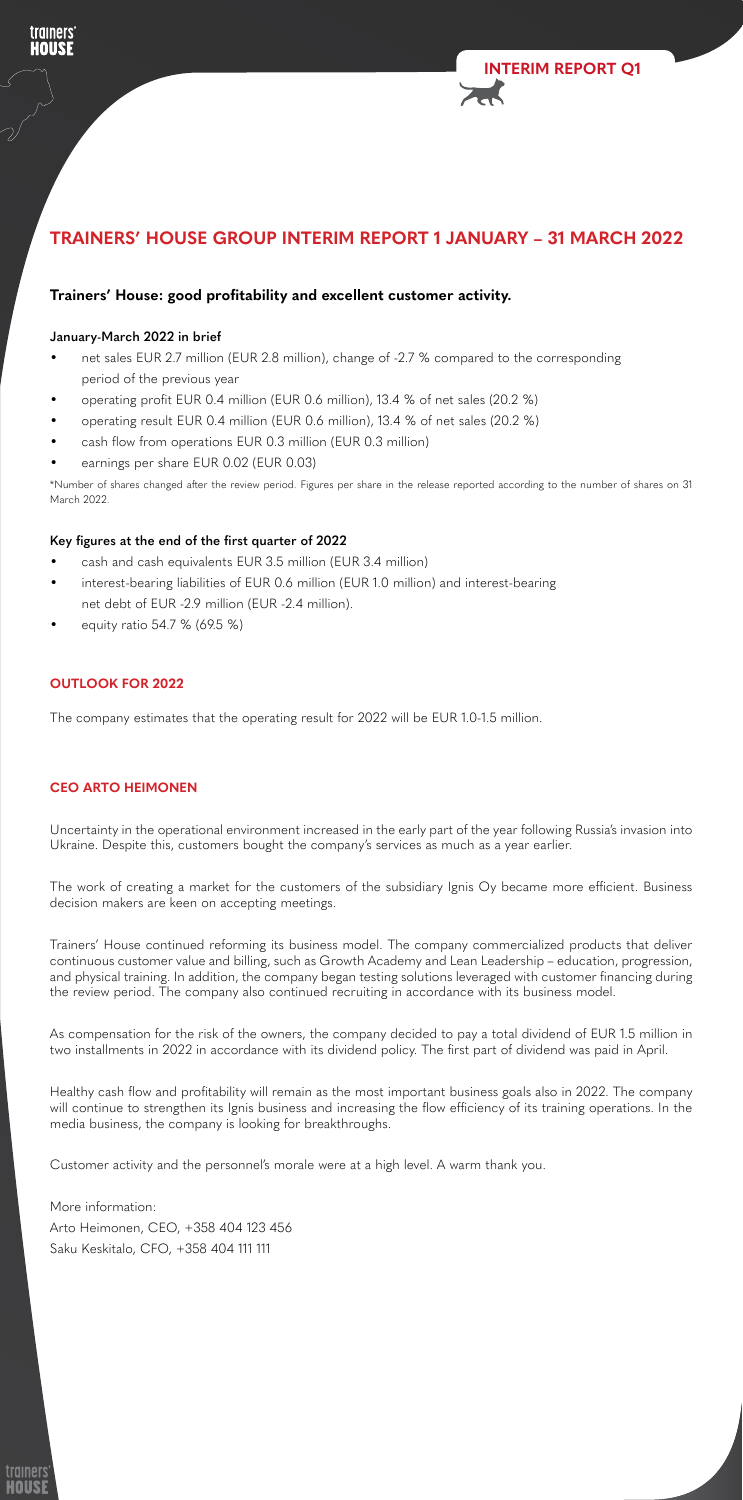#### **FINANCIAL PERFORMANCE**

Net sales for the reporting period were EUR 2.7 million (EUR 2.8 million). Operating profit was EUR 0.4 million, 13.5 % of net sales (EUR 0.6 million, 20.2 %). The result for the period was EUR 0.4 million, 13.3 % of net sales (EUR 0.6 million, 20.1 %).

The breakdown of the Group's figures (unit thousand euros) is presented in the following table:



| (kEUR)                             | 1-3/2022 | 1-3/2021       |
|------------------------------------|----------|----------------|
| <b>Net sales</b>                   | 2 6 8 7  | 2762           |
| Other operating income             | 6        | $\overline{0}$ |
| Expenses:                          |          |                |
| Personnel-related expenses         | $-1580$  | $-1382$        |
| Other expenses                     | $-638$   | $-692$         |
| <b>EBITDA</b>                      | 475      | 688            |
| Depreciation and impairment losses | $-114$   | $-129$         |
| <b>EBIT</b>                        | 361      | 559            |
| EBIT % of net sales                | 13.4 %   | 20.2 %         |
| Financial income and expenses      | $-4$     | $-7$           |
| Profit before taxes                | 358      | 553            |
| Income taxes                       |          | 3              |
| Profit for the period              | 358      | 556            |
| Profit % of net sales              | 13.3 %   | 20.1 %         |

### **LONG-TERM OBJECTIVES**

The company's long-term goal is profitable growth.

# **FINANCING, INVESTMENTS AND SOLVENCY**

Cash flow and key financing figures (unit million euros)

|                                                  | 1-3/2022 | 1-3/2021 |
|--------------------------------------------------|----------|----------|
| Cash flow from operations before financial items | 0,3      | 0,3      |
| Cash flow from operations after financial items  | 0,3      | 0,3      |
| Cash flow from investments                       | 0.0      | $-0.1$   |
| Cash flow from financing                         | $-0.1$   | $-0.1$   |
| Total cash flow                                  | 0.1      | 0.1      |
|                                                  | 3/2022   | 3/2021   |
| Cash                                             | 3,5      | 3,4      |
| Interest-bearing debt                            | 0,6      | 1,0      |
| Equity ratio %                                   | 54,7 %   | 69,5%    |



# **OPERATIONAL REVIEW**

trainers **HOUSE** 

> The business impact of the Covid 19-pandemic decreased during the review period compared to the previous year. In the new normal situation, the majority of customer meetings are still carried out remotely.

> Due to the Covid 19-pandemic, the Annual General Meeting was held on 30 March 2022 with exceptional arrangements. In accordance with the proposal of the Board of Directors, the Annual General Meeting decided to cut the number of shares in the company to one tenth of the previous number and to carry out a directed share issue to avoid a fraction of the shares. In addition, in accordance with the proposal of the Board of Directors, the Annual General Meeting decided that the company will pay a dividend of EUR 0.70 for each share in the company after the merger described above. The dividend will be paid in two installments, with EUR 0.60 to be paid on 14 April 2022 (record date for dividend payment on 7 April 2022) and EUR 0.10 to be paid on 22 December 2022 (record date for dividend payment on 15 December 2022). The Annual General Meeting confirmed the number of Board members as four. Aarne Aktan, Jarmo Hyökyvaara, Jari Sarasvuo and Elma Palsila were elected as members. At the inaugural meeting held after the Annual General Meeting, the Board elected Jari Sarasvuo as its Chairperson.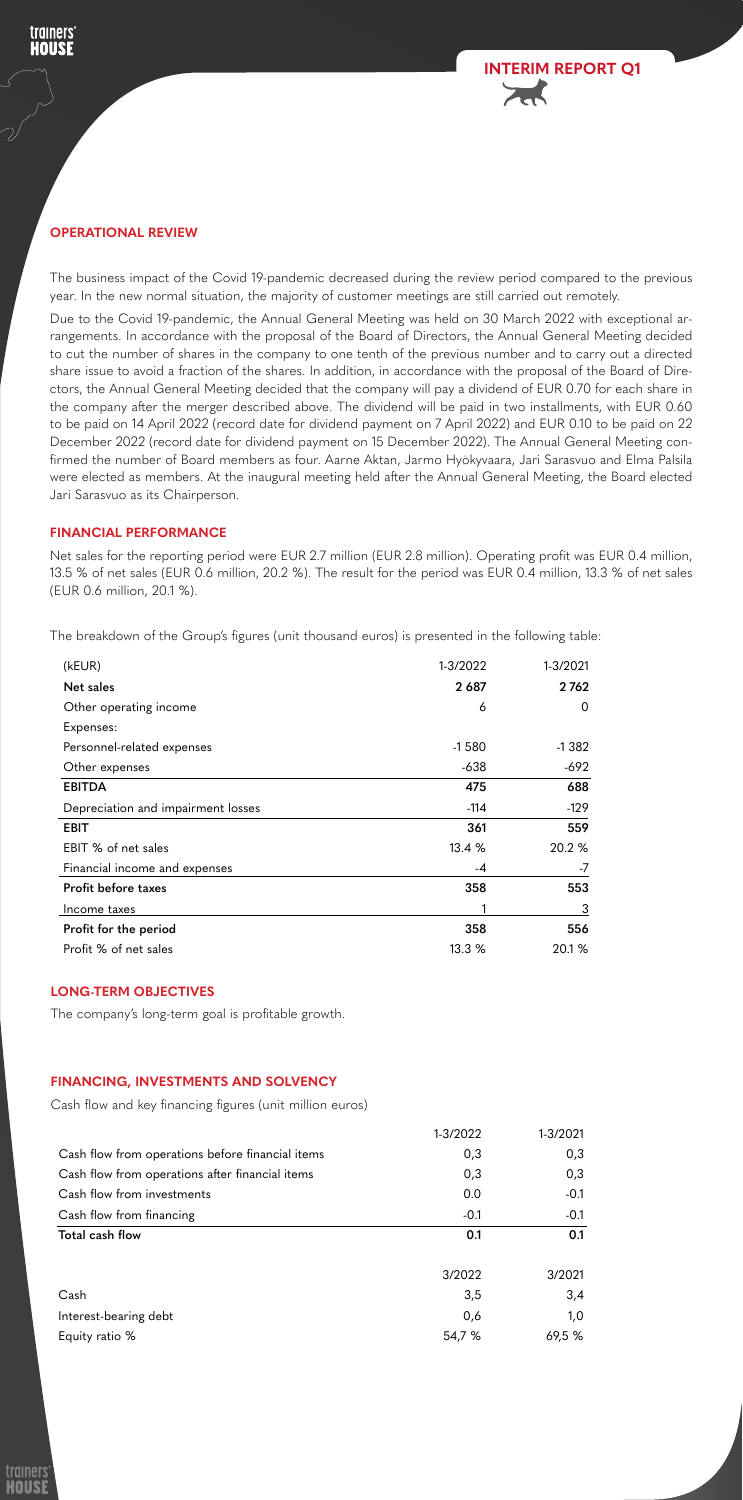Trainers' House's business is sensitive to economic fluctuations.

The general economic situation involves significant risks internationally and in Finland. The evolution of the Covid 19-pandemic and its impact on economic activity remains uncertain. The tense world political situation can cause rapid changes in the operating environment. Rising inflation could lead to a faster-than-expected tightening of monetary policy. The overheating of the labor market makes it difficult to recruit and retain key personnel. When the above risks materialize alone or together, they significantly affect the company's operations.

Changes in Europe's openness, freedom in world trade, and the world political situation affect the exports of Finnish companies, which is reflected in domestic demand. This is reflected in the number of assignments of Trainers' House.

The company divides the risk factors affecting business, earnings, and market capitalization into five main categories: market and business risks, personnel-related risks, technology and information security risks, financial risks, and legal risks.

Trainers' House has sought to hedge against the adverse effects of other risks with comprehensive insurance policies. These include statutory insurance, liability and property insurance and legal expenses insurance. Insurance coverage, insurance values and deductibles are reviewed annually together with the insurance company.

The Management Team reports to the Board on a monthly basis on key business-related risks and, where necessary, risk management measures.

The Group has the reporting systems required for effective business monitoring. Internal control is linked to the company's vision, strategic goals and the business goals set on the basis of them.

The realization of business objectives and the Group's financial development are monitored on a monthly basis through the Group's corporate governance system. As an essential part of the control system, actual data and up-to-date forecasts are reviewed monthly by the Group Management Team. The control system includes, among other things, sales reporting, an income statement, a rolling revenue and profit forecast, and key figures that are important to operations.

Trainers' House is an expert organization. The magnitude of market and business risks is difficult to determine. Typical risks in this area are related to, for example, general economic development, customer distribution, technology choices, the development of competition and the management of personnel costs.

Risks are managed through the planning and regular monitoring of sales, human resources, and operating expenses, which enables rapid action when circumstances change. The risks of trade receivables have been taken into account by the recognition of expenses based on the age of the receivables and individual risk analyzes.

The goal of Trainers' House's financial risk management is to secure the availability of equity and debt financing on competitive terms and to reduce the impact of adverse market movements on the company's operations.

Financial risks are divided into four categories, which are liquidity, interest rate risks, currency risks and credit risks. Each risk is monitored separately. Liquidity and interest rate risks are reduced with sufficient cash resources and efficient collection of receivables. Currency risks are low as Trainers' House operates primarily in the euro market. In financial risk management, the focus is on liquidity.

The success of Trainers' House as an expert organization depends on its ability to attract and retain skilled staff. In addition to a competitive salary, personnel risks are managed through incentive schemes and investments in personnel training, career opportunities and general well-being.

Technology is a key part of Trainers' House's business. Technology risks include, but are not limited to, supplier risk, risks related to internal systems, challenges posed by technological change, and security risks. Risks are protected against long-term cooperation with technology suppliers, appropriate security systems, staff training and regular security audits.

Trainers' House's legal risks are mainly focused on the contractual relationship between the company and customers or service providers. At their most typical, they relate to delivery responsibility and the management of intellectual property rights. In order to manage the risks related to contracts and intellectual property rights, the company has internal guidelines for contractual procedures. In the company's view, the contractual risks are not unusual.

At the end of the review period, goodwill and other intangible assets recognized in the balance sheet have been tested in the normal way. The test did not reveal any need for impairment.

The consolidated balance sheet of Trainers' House has goodwill of EUR 2.1 million. The balance sheet value of other intangible assets is EUR 1.2 million. If the Group's profitability does not develop as forecasted or other external factors independent of the Group's operations, such as interest rates, change significantly, it is possible that goodwill and other intangible assets will have to be written off. Recognition of an impairment loss would have no effect on the Group's cash flow.

Due to the project nature of the operations, the order backlog is short, and predictability is therefore challenging.

The description of potential risks is not comprehensive. Trainers' House conducts continuous risk assessment in connection with its operations and strives to hedge against identified risks.

Investors have also been informed about the risks in the company's annual review and on the website at www.trainershouse.fi.





#### **MAJOR RISKS AND UNCERTAINTIES**

udiners HOUSE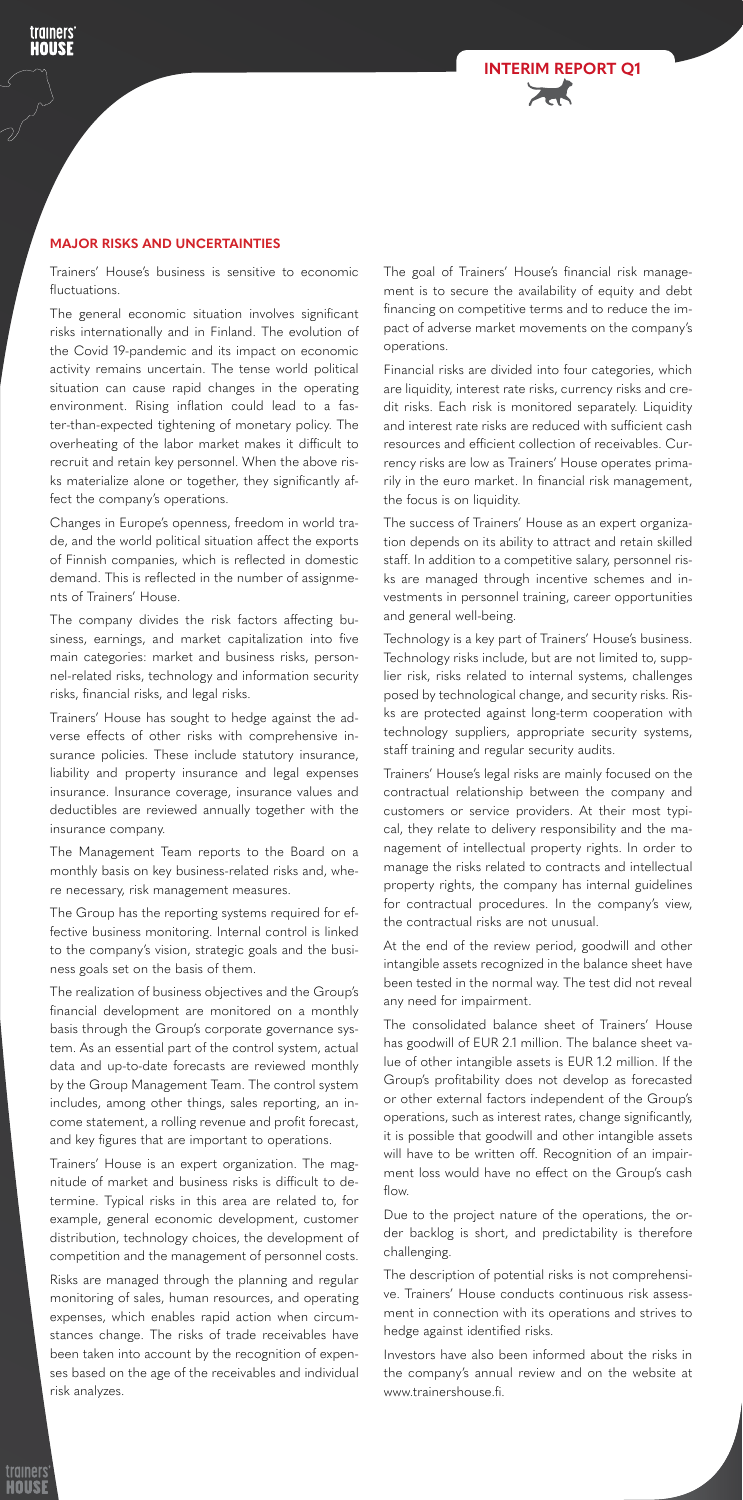# **PERSONNEL**

trainers HOUSE

> At the end of the review period, the Group had 114 (111) employees. As before, the company's definition is to report the number of employees converted to full-time employees.

# **DECISIONS REACHED AT THE ANNUAL GENERAL MEETING**

The Annual General Meeting of Trainers' House Plc was held on 30 March 2022, in Helsinki with exceptional arrangements due to the Covid 19-pandemic. Shareholders and their proxies had the opportunity to attend the Annual General Meeting and exercise their rights only by voting in advance and submitting counterproposals and questions in advance. Attending the meeting on the spot was not possible.

The meeting approved the financial statements and consolidated financial statement for the financial year 2021 and discharged the CEO and the members of the Board of Directors from liability. The Annual General Meeting also approved the presented remuneration report for the institutions.

In accordance with the proposal of the Board of Directors, the Annual General Meeting decided that the number of the company's shares will be reduced without reducing the share capital in accordance with Chapter 15, Section 9 of the Companies Act by merging each ten shares into one share. The purpose of the share consolidation is to improve the conditions for trading and to increase flexibility in the distribution of dividends. The combination of shares will not affect the company's equity.

In order to avoid the creation of fractions of shares, the Board of Directors was authorized to decide on a directed share issue in which the company's new shares will be transferred free of charge by dividing the number of shares according to each shareholder's book-entry account by ten. The maximum number of new shares issued by the company is a maximum of 10,000 new shares. The company's Board of Directors has the right to decide on the exact number of new shares to be issued and on all other matters related to the issue of shares. The authorization is valid until 30 June 2022.

The merger will be carried out in such a way that, at the same time as the above-mentioned new shares are issued, the company will redeem free of charge from all shareholders the number of shares in each shareholder's book-entry account multiplied by 9/10, nine shares will be redeemed. The number of shares held by a shareholder is estimated on a book-entry basis. Shares redeemed free of charge will be cancelled immediately upon redemption. The date of the share combination is 1 April 2022. The combination of shares will take place on the day of the combination in the book-entry system after the end of stock exchange trading. If necessary, trading in the company's share on Nasdaq Helsinki Ltd will be suspended in order to make technical arrangements in the trading system after the date of the merger. The cancellation of the shares and the new total number will be registered in the Trade Register by approximately 4 April 2022, and trading in the new total number of the company's shares will begin under the new ISIN code on 4 April 2022. The company's Board of Directors has the right to decide on all other matters related to the redemption of shares. The arrangement does not require any action from shareholders.

In accordance with the proposal of the Board of Directors, the Annual General Meeting decided that the company will pay a dividend of EUR 0.70 for each share after the merger of shares described above. The dividend will be paid in two installments, with EUR 0.60 to be paid on 14 April 2022 (record date for dividend payment on 7 April 2022) and EUR 0.10 to be paid on 22 December 2022 (record date for dividend payment on 15 December 2022). The dividend will be paid to a shareholder who is entered in the company's shareholder register on the record date of the dividend payment.

The number of Board members was confirmed to be four (4). Aarne Aktan, Jarmo Hyökyvaara, Jari Sarasvuo and Elma Palsila were elected as members. At the inaugural meeting held after the Annual General Meeting, the Board elected Jari Sarasvuo as its Chairperson.

The Annual General Meeting decided on a remuneration of EUR 1,500 per month for the Board member and EUR 3,500 per month for the Chairperson.

Ernst & Young Oy was re-elected as the company's auditor. The auditor is remunerated according to the auditor's reasonable invoice.

# **SHARES AND SHARE CAPITAL**

uners

The company's share is listed on Nasdaq Helsinki Ltd under the name Trainers' House Plc (TRH1V).

At the end of the reporting period, Trainers' House Plc had 21,471,412 shares and a registered share capital of EUR 880,743.59. The company does not hold any of its own shares. There have been no changes in the share capital during the period.

After the review period, the number of the company's shares changed as a result of the reverse split and the directed free share issue. The change in the number of shares took place on 1 April 2022 after the end of trading, and trading in the new number of shares and the ISIN code began on 4 April 2022. The new number of shares of Trainers' House is 2,147,826.

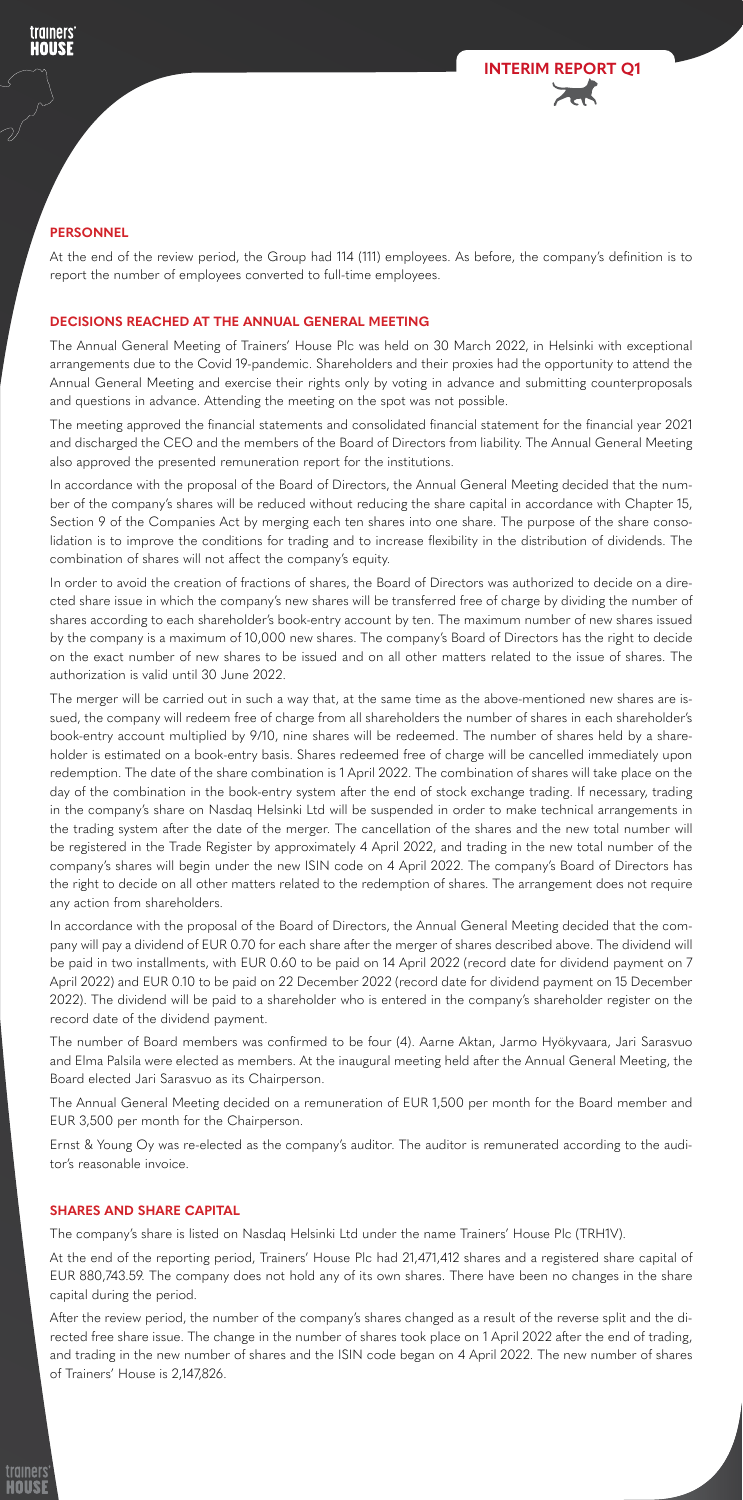# **INCOME STATEMENT IFRS**



(kEUR)

|                        | 1-3/2022 | 1-3/2021 | 1-12/2021      |
|------------------------|----------|----------|----------------|
| <b>NET SALES</b>       | 2 687    | 2762     | 10 340         |
| Other operating income | 6        | 0        | $\overline{0}$ |
| Expenses:              |          |          |                |
| Materials and services | $-110$   | $-202$   | $-717$         |

| Personnel-related expenses                                                | $-1580$ | $-1382$ | $-5916$        |
|---------------------------------------------------------------------------|---------|---------|----------------|
| Depreciation and impairment losses                                        | $-114$  | $-129$  | $-535$         |
| Other operating expenses                                                  | $-528$  | $-489$  | $-1856$        |
| Total expenses                                                            | $-2332$ | $-2203$ | $-9024$        |
| <b>Operating result</b>                                                   | 361     | 559     | 1 3 1 6        |
| Financial income and expenses                                             | $-4$    | $-7$    | $-26$          |
| Profit before taxes                                                       | 358     | 553     | 1291           |
| Income taxes                                                              |         | 3       | $\overline{0}$ |
| <b>PROFIT FOR THE PERIOD</b>                                              | 358     | 556     | 1291           |
| Profit attributable to owners of the parent company                       | 358     | 556     | 1291           |
| Earnings per share, EUR                                                   | 0,02    | 0,03    | 0,06           |
| Earnings per share attributable to owners of the parent com-<br>pany, EUR | 0,02    | 0,03    | 0,06           |

# **SUMMARY OF FINANCIAL STATEMENTS AND NOTES**

The report has been prepared in accordance with IAS 34. The report has been prepared in accordance with IFRS standards and interpretations that have been approved for application in the EU and are in force on 1 January 2022.

In this financial statement bulletin, Trainers' House has followed the same accounting policies and calculation methods as in the 2021 annual financial statements.

The figures given in the interim report are unaudited.

#### **Share performance and trading**

trainers **HOUSE** 

> During the period under review, a total of 3.2 million shares, or 15.0 % of the average number of all company shares (2.5 million shares, 11.6 %), were traded on the Helsinki Stock Exchange for a value of EUR 2.4 million (EUR 1.2 million). The period's highest share quotation was EUR 0.94 (EUR 0.70), the lowest EUR 0.66 (EUR 0.36) and the closing price EUR 0.92 (EUR 0.65). The weighted average price was EUR 0.76 (EUR 0.48). At the closing price on 31 March 2022, the company's market capitalization was EUR 19.8 million (EUR 13.8 million).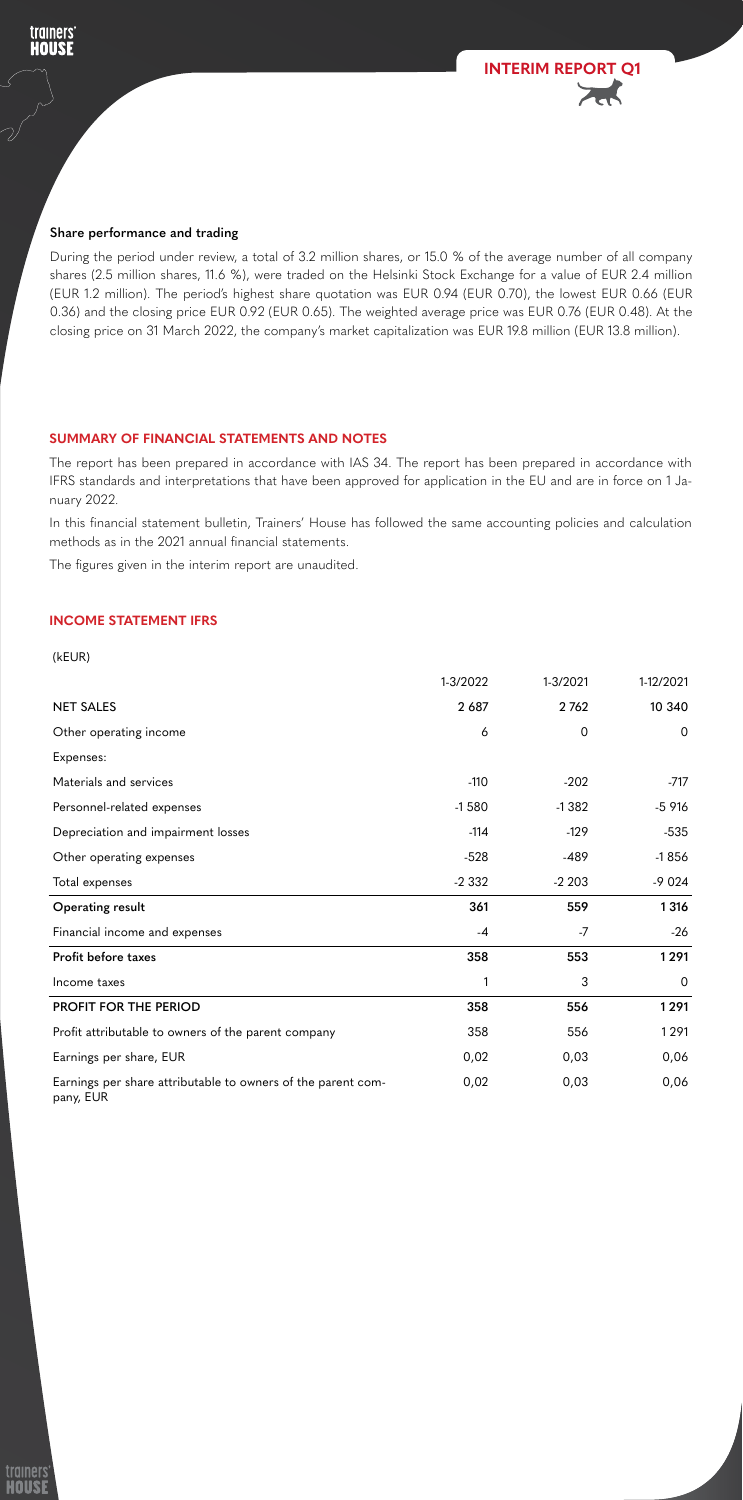

# **BALANCE SHEET IFRS**

trainers'<br>HOUSE

 $\bigcup$ 

V

| (kEUR)                                    |                |                |          |
|-------------------------------------------|----------------|----------------|----------|
| <b>ASSETS</b>                             | 3/2022         | 3/2021         | 12/2021  |
| Non-current assets                        |                |                |          |
| Tangible assets                           | 807            | 1088           | 907      |
| Goodwill                                  | 2 1 2 9        | 2 1 2 9        | 2 1 2 9  |
| Other intangible assets                   | 1153           | 1165           | 1 1 2 3  |
| Long-term receivables                     |                |                |          |
| Other receivables, long-term              | 106            | $\overline{0}$ | 104      |
| Deferred tax receivables                  | 200            | 203            | 200      |
| Total long-term receivables               | 306            | 204            | 304      |
| Total non-current assets                  | 4 3 9 5        | 4 5 8 7        | 4 4 6 3  |
| Current assets                            |                |                |          |
| Inventories                               | $\overline{0}$ | 6              | $\Omega$ |
| Account receivables and other receivables | 1182           | 1485           | 1045     |
| Cash and cash equivalents                 | 3 5 1 3        | 3 3 9 0        | 3 3 7 8  |
| Total current assets                      | 4 6 9 5        | 4 8 8 1        | 4 4 2 4  |
| <b>TOTAL ASSETS</b>                       | 9090           | 9468           | 8887     |

| (kEUR)                                                  |        |        |         |
|---------------------------------------------------------|--------|--------|---------|
| SHAREHOLDERS' EQUITY AND LIABILITIES                    | 3/2022 | 3/2021 | 12/2021 |
| Equity attributable to the owners of the parent company |        |        |         |
| Share capital                                           | 881    | 881    | 881     |

| Distributable non-restricted equity fund          | 37             | 37             | 37             |
|---------------------------------------------------|----------------|----------------|----------------|
| Retained earnings                                 | 3 5 4 0        | 4 8 2 6        | 3752           |
| Profit for the period                             | 358            | 556            | 1291           |
| Total shareholders' equity                        | 4 8 16         | 6 3 0 0        | 5 9 61         |
| Long-term liabilities                             |                |                |                |
| Deferred tax liabilities                          | 227            | 233            | 229            |
| Long-term financial liabilities                   | 364            | 621            | 408            |
| Other long-term liabilities                       | $\overline{0}$ | $\overline{0}$ | $\overline{0}$ |
| Total long-term liabilities                       | 590            | 854            | 637            |
| Short-term liabilities                            |                |                |                |
| Short-term financial liabilities                  | 282            | 331            | 317            |
| Accounts payable and other liabilities            | 3 4 0 1        | 1983           | 1971           |
| Total short-term liabilities                      | 3683           | 2 3 1 5        | 2 2 8 8        |
| <b>Total liabilities</b>                          | 4 2 7 4        | 3 1 6 8        | 2925           |
| <b>TOTAL SHAREHOLDERS' EQUITY AND LIABILITIES</b> | 9090           | 9468           | 8887           |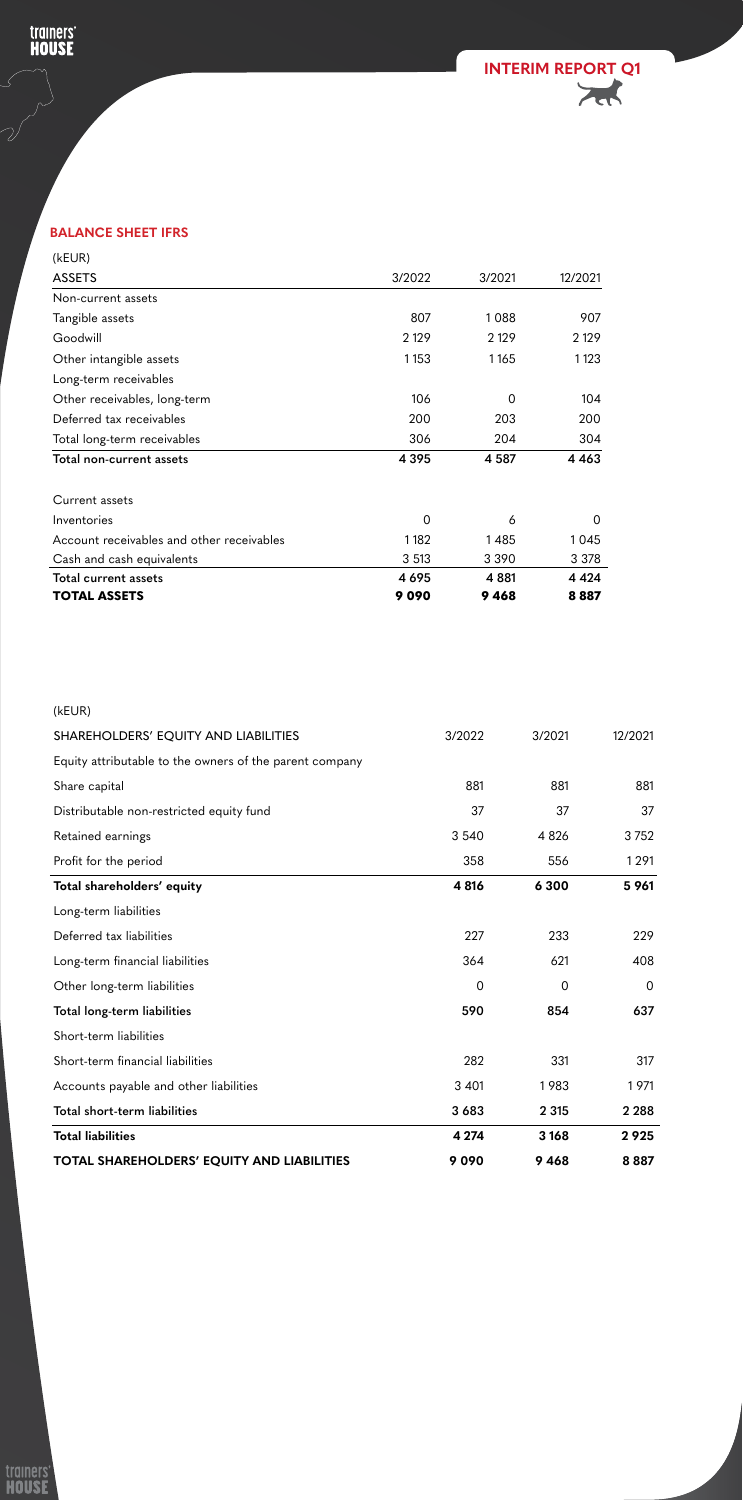# **CASH FLOW STATEMENT IFRS**



### (kEUR)

trainers'<br>HOUSE

S

|                                                            | 1-3/2022       | 1-3/2021       | 1-12/2021 |
|------------------------------------------------------------|----------------|----------------|-----------|
| Profit for the period                                      | 358            | 556            | 1291      |
| Adjustments to profit for the period                       | 116            | 133            | 543       |
| Changes in working capital                                 | $-212$         | $-358$         | $-11$     |
| Cash flow from operations before financial items and taxes | 262            | 330            | 1823      |
| Financial items and taxes                                  | $-4$           | $-7$           | $-30$     |
| <b>CASH FLOW FROM OPERATIONS</b>                           | 258            | 323            | 1793      |
| Investments in tangible and intangible assets              | $-44$          | $-107$         | $-175$    |
| <b>CASH FLOW FROM INVESTMENTS</b>                          | $-44$          | $-107$         | $-175$    |
| Repayment of lease liabilities                             | $-80$          | $-94$          | $-433$    |
| Dividends paid                                             | $\overline{0}$ | $\overline{0}$ | $-1074$   |
| <b>CASH FLOW FROM FINANCING</b>                            | $-80$          | $-94$          | $-1507$   |
| <b>TOTAL CASH FLOW</b>                                     | 135            | 123            | 111       |
| Opening balance of cash and cash equivalents               | 3 3 7 8        | 3 2 6 7        | 3 2 6 7   |
| Closing balance of cash and cash equivalents               | 3 5 1 3        | 3 3 9 0        | 3 3 7 8   |
| <b>CHANGE IN CASH AND CASH EQUIVALENTS</b>                 | 135            | 123            | 111       |

# **CHANGE IN SHAREHOLDERS' EQUITY**

Equity attributable to owners of the parent company

| (kEUR)                     | Share capital | Distributable<br>non-restricted<br>equity fund | Retained earnings | Total          |
|----------------------------|---------------|------------------------------------------------|-------------------|----------------|
| Equity 1 January 2021      | 881           | 37                                             | 4 8 2 6           | 5744           |
| Other comprehensive income |               |                                                | 556               | 556            |
| Dividends paid             |               |                                                | $\mathbf 0$       | $\overline{0}$ |
| Equity 31 March 2021       | 881           | 37                                             | 5 3 8 2           | 6 3 0 0        |
| Equity 1 January 2022      | 881           | 37                                             | 5 0 4 3           | 5 9 61         |
| Other comprehensive income |               |                                                | 358               | 358            |
| <b>Dividends</b>           |               |                                                | $-1503$           | $-1503$        |
| Equity 31 March 2022       | 881           | 37                                             | 3898              | 4 8 16         |

# **RELATED PARTY TRANSACTIONS**

During the period under review, Trainers' House had transactions with Causa Prima Ltd, a company controlled by Jari Sarasvuo, a member of the Board of Directors, and Pro Vividus Ltd and Anorin Liekki Ltd, which are related to the company.

The following transactions took place with related parties:

|                                      | 1-3/2022 | 1-3/2021 | 1-12/2021 |
|--------------------------------------|----------|----------|-----------|
| Purchases                            | 94       | -37      | 164       |
|                                      | 3/2022   | 3/2021   | 12/2021   |
| Liabilities at the end of the period | 47       | 41       | 45        |